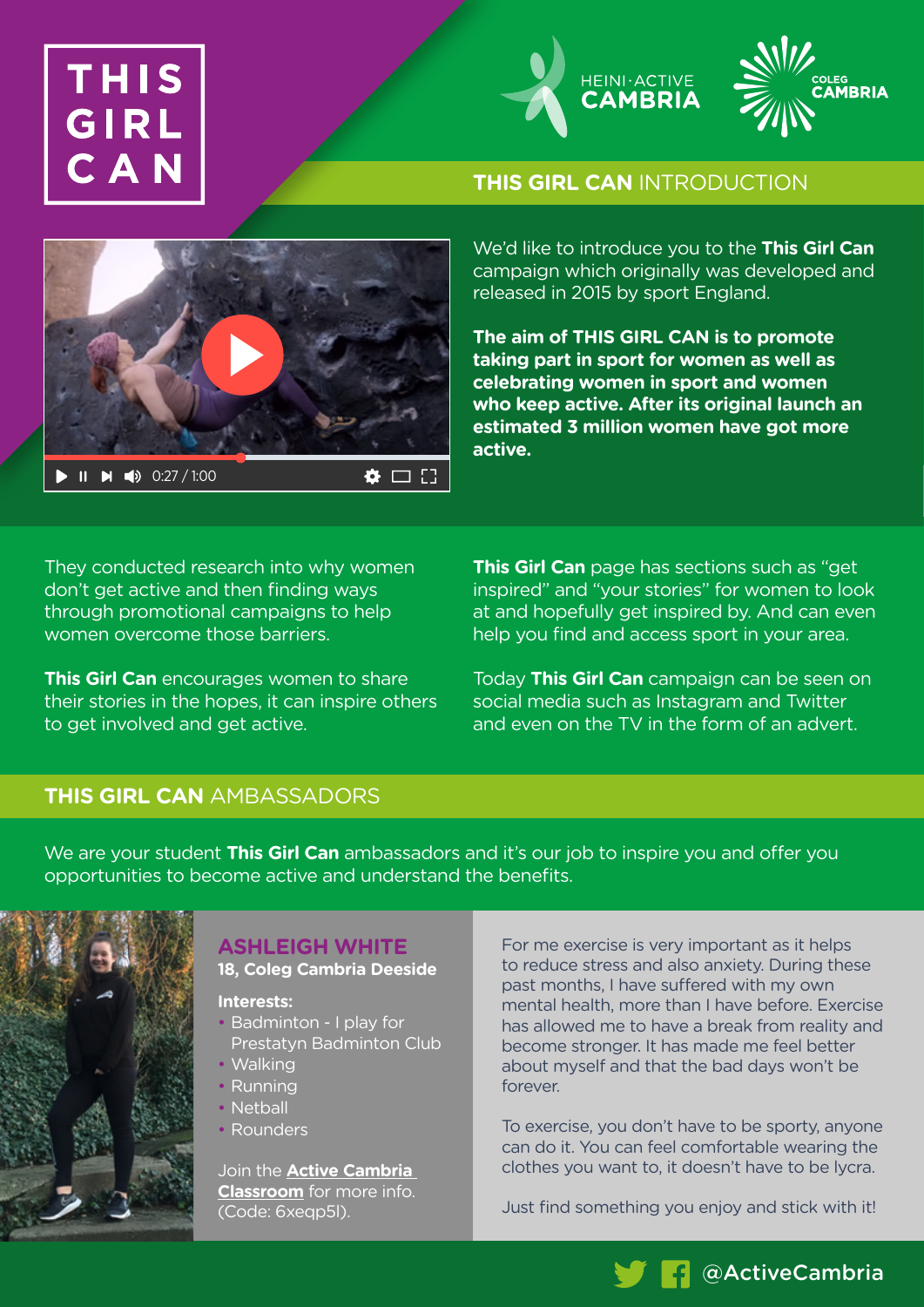





## **THIS GIRL CAN** AMBASSADORS



# **LIBBY HUGHES**

**18, Deeside Sixth**

- **Interests:**
- Reading
- Politics
- Running
- The environment
- I attend Girlguiding and I am a Girlguiding leader.
- Travelling the world.

Join the **[Active Cambria](https://classroom.google.com/c/Mjc5NzkxMjgyODQy?cjc=6xeqp5l)  [Classroom](https://classroom.google.com/c/Mjc5NzkxMjgyODQy?cjc=6xeqp5l)** for more info. (Code: 6xeqp5l).

There are many reasons why exercise is important, and there are many benefits.

Research shows a child's involvement in sport helps them to improve their social interaction, increase their confidence, and improve their listening skills and health. Participation in sport is linked to higher grades, lower dropout rate, reduced truancy and lower crime rates.

From this picture I have obtained you can clearly see that exercise makes your brain more active. And therefore you are able to get worked on easier and more effective.

Composite of 20 student brains taking the same test.





after sitting quietly after 20 minute walk

One of the key reasons I exercise is because exercise has helped me keep a positive mental outlook during lockdown, and allowed me to stay connected to others through virtual group workouts. This added a social element to lockdown as we were able to work towards a common goal together.

I have always been a 'sporty person'. Sports have helped me reduce my stress levels particularly in year 13. I now aim to go on a run or walk each day once my academic day has finished. I have found I can concentrate for longer periods of time in the evening and achieve more academic work as a result of the exercise.

# **TEGAN ALDERSEY 17, Deeside Sixth**

### **Interests:**

- Netball I play for Flintshire
- Gymnastics
- Athletics I volunteer at Coleg Cambria
- Dancing
- Rounders
- Shopping
- Travelling the world

Join the **[Active Cambria](https://classroom.google.com/c/Mjc5NzkxMjgyODQy?cjc=6xeqp5l)  [Classroom](https://classroom.google.com/c/Mjc5NzkxMjgyODQy?cjc=6xeqp5l)** for more info. (Code: 6xeqp5l).



Adolescents who play sports are eight times as likely to be active at age 24 as adolescents who do not play sports (Sports Participation as Predictors of Participation in Sports and Physical Fitness Activities in Young Adulthood, Perkins, 2004). Three in four (77%) of adults aged 30+ who play sports today played sports as schoolaged children. Only 3% of adults who play sports currently did not play when they were young.

Source: Robert Wood Johnson Foundation/Harvard University/NPR, 2015